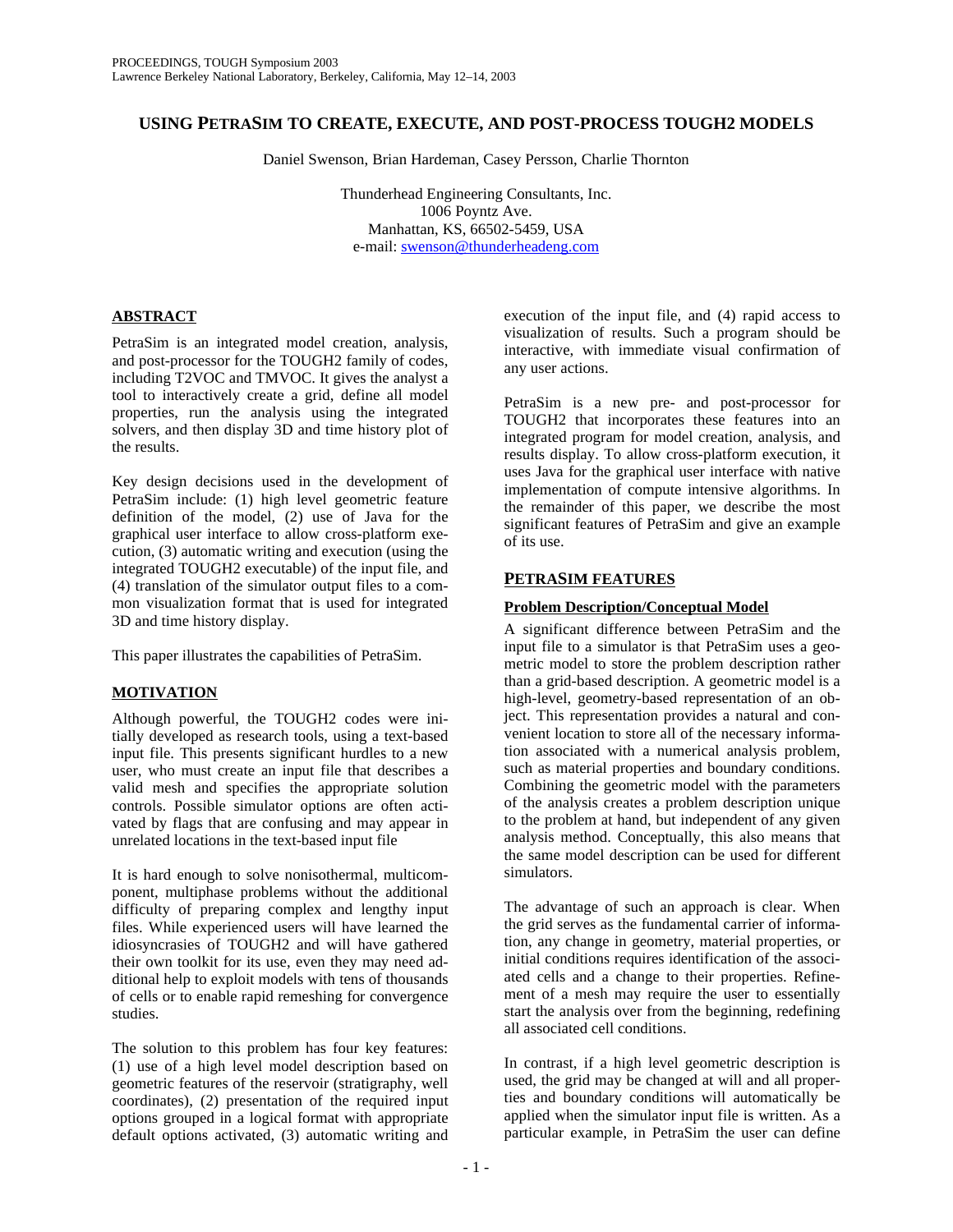material boundaries and then assign properties to the regions created by the boundaries, Figure 1. This description is independent of the mesh. When the grid is created, the cell properties will inherit the proper material values and initial conditions from the region in which they are located.



*Figure 1. Model with internal material boundaries.* 

Figure 1 also illustrates several options for high level interaction with the model. On the left of the window is a tree that displays features in the model. Using the tree, the user can select a specific feature. Alternately, the model can be manipulated in the 3D display and features selected with the mouse. In either case, once a feature is selected all associated properties can be modified.

### **Grid Definition**

An appropriate grid for an analysis must satisfy several constraints: (1) it must be able to capture the essential features of the reservoir, such as stratigraphic layers with different material properties, (2) it must be sufficiently refined to accurately represent regions of high gradient in the solution, and (3) it must satisfy the requirements of the simulator for proper convergence of the solution. A prismatic 3D grid is guaranteed to satisfy the convergence requirements of TOUGH2 and is used in PetraSim.

PetraSim gives the option of creating grids by simply specifying the number of cells to be used on each edge (along with an optional size factor for geometrically increasing cell sizes) or the option of using an input similar to the Meshmaker input for TOUGH2. To specify the Meshmaker input, the user fills a table that defines the direction, number of repeated cells, and the cell sizes, Figure 2. There is no limitation on grid size.

In addition, the user can specify contours that define the top and bottom of the grid. This can be used to represent topography, such as mountains and valleys. Above and below this contour, the cells will be disabled and not included in the analysis. Finally, as will be discussed, a Grid Editor can be used to interactively modify the grid.

| <b>Create Grid Data</b> |                                 |          | ×                |
|-------------------------|---------------------------------|----------|------------------|
| Division Method:        | Meshmaker $\blacktriangleright$ |          |                  |
|                         |                                 |          |                  |
| Dir $(X, Y, Z)$         | Num Cells                       | Size     | · Insert Row     |
| $1 \times$              | 14<br>22                        | 400.0000 |                  |
| $2 \times$              |                                 | 200.0000 | 图 Remove Row     |
| 3x                      | 11<br>7                         | 400.0000 |                  |
| $4 \times$              |                                 | 800.0000 | ← Move Up        |
| 5 Y                     | 20                              | 500.0000 |                  |
| 6<br>ΙZ<br>$\star$      | 20                              | 300.0000 | <b>Move Down</b> |
|                         |                                 |          |                  |
|                         |                                 |          | <b>B</b> Paste   |
|                         |                                 |          |                  |
|                         |                                 |          |                  |
|                         |                                 |          |                  |
|                         |                                 |          |                  |
|                         |                                 |          |                  |
|                         |                                 |          |                  |
|                         |                                 |          |                  |
|                         |                                 |          |                  |
|                         |                                 |          |                  |
|                         |                                 |          |                  |
|                         |                                 | OK       | Help<br>Cancel   |
|                         |                                 |          |                  |

*Figure 2. Definition of grid in PetraSim.* 

A grid created using internal boundaries, nonuniform cell sizes, and a contour to define the surface topography is illustrated in Figure 3. As can be seen, the disabling of cells enables the representation of a valley, while still maintaining the proper convergence properties for TOUGH2.



*Figure 3. Prismatic grid defined on model.* 

In the future, more general grids can be added, since TOUGH2 uses the integral finite difference method. However, for convergence to the correct solution, the integral finite difference method requires that the mesh satisfy the Voronoï condition (that is, boundaries of the elements must be formed by planes which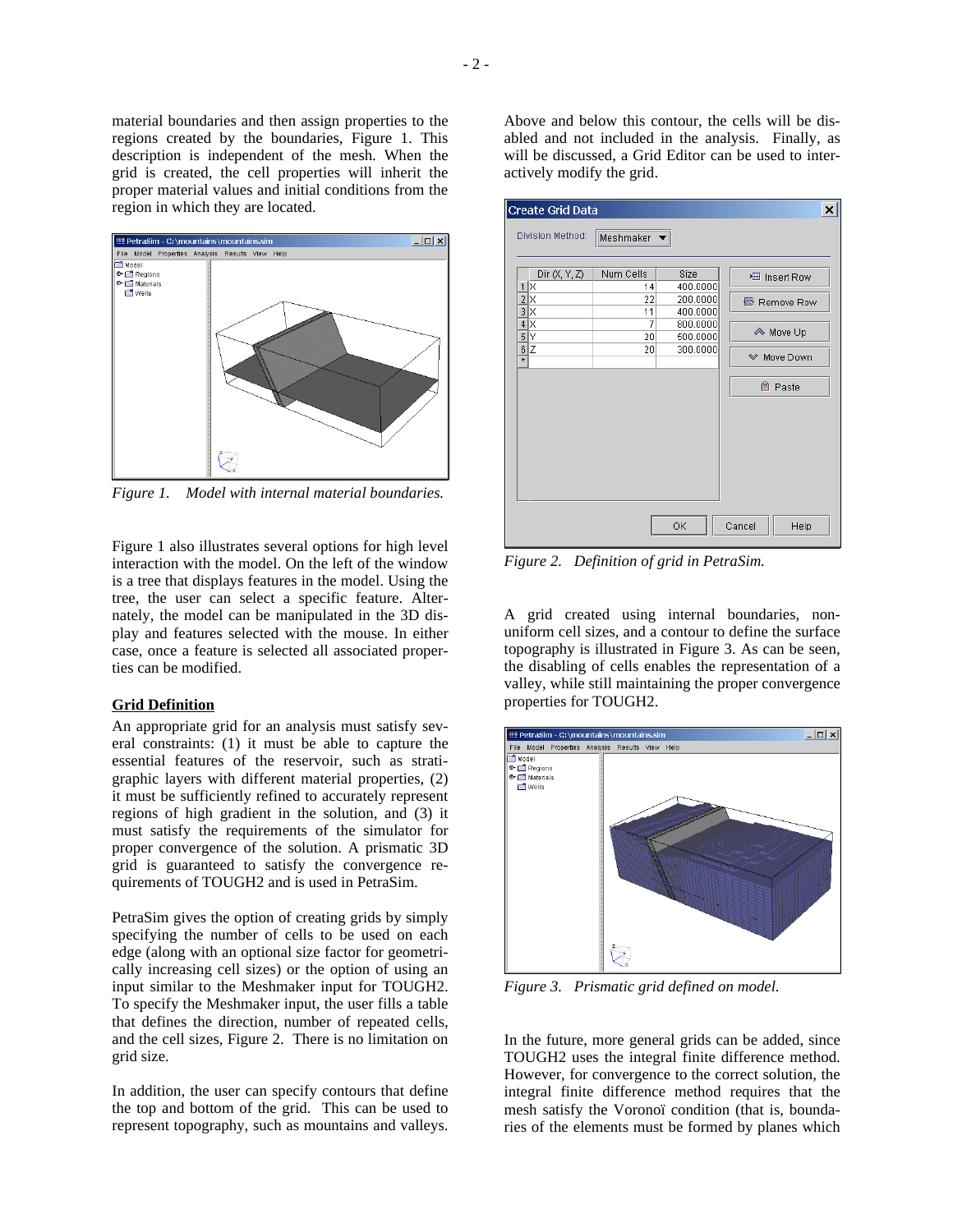perpendicularly bisect the lines between volume centers). Generation of such grids is relatively simple in 2D, but algorithms are much more complex for a general 3D Voronoï grid.

Gridlines can be edited, deleted, or inserted interactively. This editing is performed in the Grid Editor window. It is important to remember that the model has a grid, but the grid is not the model. The model is a higher level, grid independent, description of the reservoir.

#### **Input of Model Properties**

A properly designed user interface can guide the user through the model definition process, organizing into logical groupings input that may appear in many locations in a simulator input file. The interface can ease learning for a beginning user and act as a reminder for an experienced user.

As an example, the TOUGH2 code has the capability to model a fracture bounded by a confining bed that only conducts heat. To activate this option, the user must activate the MOP(15) flag, insert an artificial element at the end of the ELEME data, ensure that it is initialized to the confining bed initial conditions, and insert a material that is referenced by the artificial element to define the confining bed material properties. Finally, each element of the fracture must have its contact area with the confining bed defined as input. Undoubtedly there are historical reasons why the input file is organized in such a way.

The user interface, however, can be much simpler. Figure 4 shows how the required information is presented in PetraSim. A box is checked to indicate that this boundary condition is active, then initial temperature and material properties are specified, with reasonable default values given. When the TOUGH2 input file is written, PetraSim handles the details of creating the artificial element, specifying the contact areas, etc. As a result, there is a much greater chance that the user will actually solve the problem as intended.



*Figure 4. Dialog used to specify TOUGH2 confining bed data.* 

Two other examples of organizing data will be illustrated. The first is the definition of material properties in TOUGH2. Figure 5 shows the dialog used to input this data. The left pane allows the user to select any existing material or create a new one. In the right pane, the user can edit properties of the selected material. This includes MINC data (only activated if the MINC option has been enabled) and, under the Advanced button, the capability to customize relative permeability and capillary functions.

| <b>POMED</b>         | Name - MAT:                           |              |  |
|----------------------|---------------------------------------|--------------|--|
| CAP                  |                                       | POMED        |  |
| <b>BASE</b>          | <b>Description:</b>                   | Porous Media |  |
| GRANI                | Rock Density - DROK (kg/m^3):         | 2600.00      |  |
| <b>New</b><br>Delete | <b>Porosity - POR:</b>                | 100          |  |
|                      | X Permeability - PER(1) (m^2):        | 1E-13        |  |
|                      | Y Permeability - PER(2) (m^2):        | 1E-13        |  |
|                      | Z Permeability - PER(3) (m^2):        | $1E-13$      |  |
|                      | Wet Heat Conductivity - CWET (W/m-C): | 2.000        |  |
|                      | Specific Heat - SPHT (J/kg-C):        | 1000.00      |  |
|                      |                                       | Advanced     |  |

*Figure 5. TOUGH2 material definition.* 

Figure 6 illustrates the organization of the solution parameters of TOUGH2. Again, common parameters have been grouped in an arrangement that helps the user understand and specify all parameters from one location. Similar organization is used for the solver and other solution parameters.

| <b>Solution Parameters</b> |                                         |                                            |                     |           |        |
|----------------------------|-----------------------------------------|--------------------------------------------|---------------------|-----------|--------|
|                            |                                         | Times Solver Weighting Convergence Options |                     |           |        |
|                            | Start Time - TSTART (sec):              |                                            |                     | 0.0       |        |
|                            | End Time - TIMAX (sec):                 |                                            | <b>User Defined</b> | 3.1536E08 |        |
|                            | <b>Time Step - DELTEN (sec):</b>        |                                            | <b>Single Value</b> | 100.00    |        |
|                            | Max Num Time Steps - MCYC:              |                                            |                     | 200       |        |
|                            | Max CPU Time - MSEC (sec):              |                                            | Infinite            |           |        |
|                            |                                         | Enable Automatic Time Step Adjustment      |                     |           |        |
|                            | Max Time Step - DELTMX (sec):           |                                            | Infinite            |           |        |
|                            | <b>Max Iterations Per Step - NOITE:</b> |                                            |                     | 18        |        |
|                            |                                         | Iter. to Double Time Step - MOP(16):       |                     | 3         |        |
|                            |                                         | Reduc. Factor if Converg. Fails - REDLT:   |                     | 4.000     |        |
|                            |                                         |                                            |                     |           |        |
|                            |                                         |                                            |                     |           |        |
|                            |                                         |                                            |                     |           |        |
|                            |                                         |                                            |                     |           |        |
|                            |                                         |                                            |                     |           |        |
|                            |                                         |                                            |                     | OK        | Cancel |

*Figure 6. Solution controls dialog.*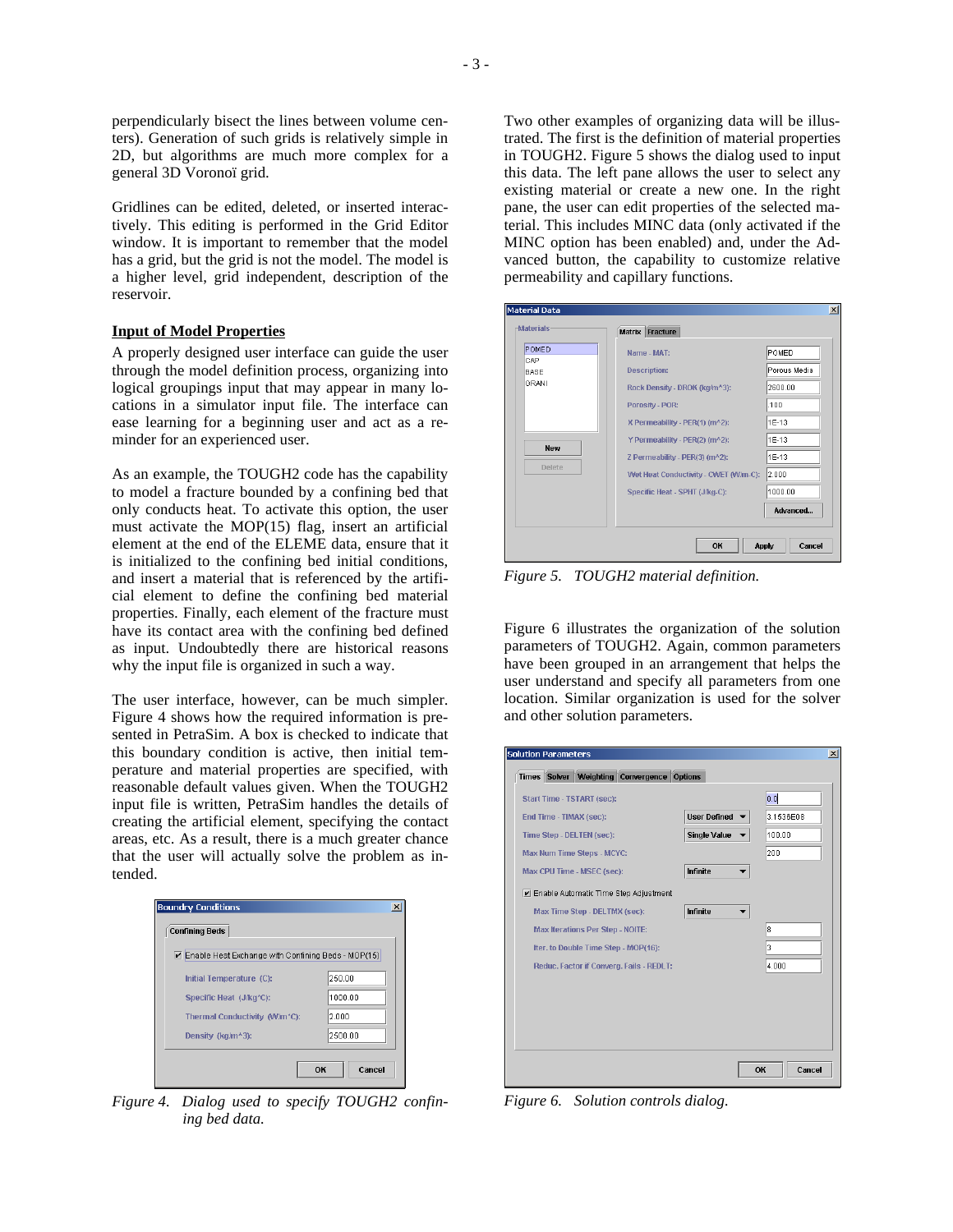#### **Editing of Cell Properties**

After the grid is defined, cell properties may be edited directly. The goal of PetraSim is not to encourage cell editing. However, there may be times when individual cell editing is required. This is accomplished in the Grid Editor window, which allows the user to select a grid layer and edit any cell in that layer, Figure 7. The user can view the grid on any plane (XY, YZ, XZ) and on any layer in that plane.



*Figure 7. Grid Editor.* 

To help orient the user to which cells are being edited, PetraSim can highlight the current layer being edited, Figure 8.



*Figure 8. Highlight of the layer being edited in the Grid Editor.* 

In the Grid Editor the user can display any editable value and then select a cell or group of cells to edit that value. Figure 9 illustrates the plotting of cell temperatures.



*Figure 9. Plot of cell temperatures.* 

The user can also select cells to define sources and sinks, Figure 10.

| <b>Edit Cell Data</b>    |                 |                                                    |                 |                          |       | $\vert x \vert$ |
|--------------------------|-----------------|----------------------------------------------------|-----------------|--------------------------|-------|-----------------|
| <b>Properties</b>        |                 | Sources/Sinks   Initial Conditions   Print Options |                 |                          |       |                 |
| <b>Heat Flux</b>         |                 |                                                    |                 |                          |       |                 |
| $\Box$ Heat:             |                 | $\ln$ (J/s)<br>$\overline{\phantom{a}}$            | Constant        | ÷                        | 0.0   |                 |
| <b>Production</b>        |                 |                                                    |                 |                          |       |                 |
| $\overline{V}$ Mass Out: |                 | Rate (kg/s):                                       | <b>Constant</b> |                          | 15.00 |                 |
|                          | Well on Deliv.: | PI (m^3):                                          | Constant        | $\overline{\phantom{a}}$ | 0.0   |                 |
|                          |                 | Pressure (Pa):                                     | Constant        | $\overline{\mathbf{v}}$  | 0.0   |                 |
| <b>Injection</b>         |                 |                                                    |                 |                          |       |                 |
|                          | Water/Steam:    | Rate (kg/s):                                       | Constant        | $\overline{\phantom{a}}$ | 0.0   |                 |
|                          |                 | Enthalpy (J/kg):                                   | Constant        | $\overline{\mathbf{v}}$  | 0.0   |                 |
| Tracer:                  |                 | Rate (kg/s):                                       | Constant        | $\overline{\phantom{a}}$ | 0.0   |                 |
|                          |                 | Enthalpy (J/kg):                                   | Constant        | $\overline{\phantom{a}}$ | 0.0   |                 |
|                          |                 |                                                    |                 | OK                       |       | Cancel          |

*Figure 10. Defining a source or sink in the Grid Editor.* 

### **Writing a Simulator Input File**

The whole point of a pre-processor is to automatically write the simulator input file in a correct format and without intervention by the user. In PetraSim, this task is performed by a function that accesses the model, the grid, and all other data necessary to write the file.

A portion of an example file is shown in Figure 11. Since the TOUGH2 program has not been modified, the input file written by PetraSim is in standard TOUGH2 format. Because PetraSim is writing the file, there is no need to keep the file small. Each element, connection, and initial condition is written explicitly. It can also be seen that the elements are given sequential numerical names. It is intended that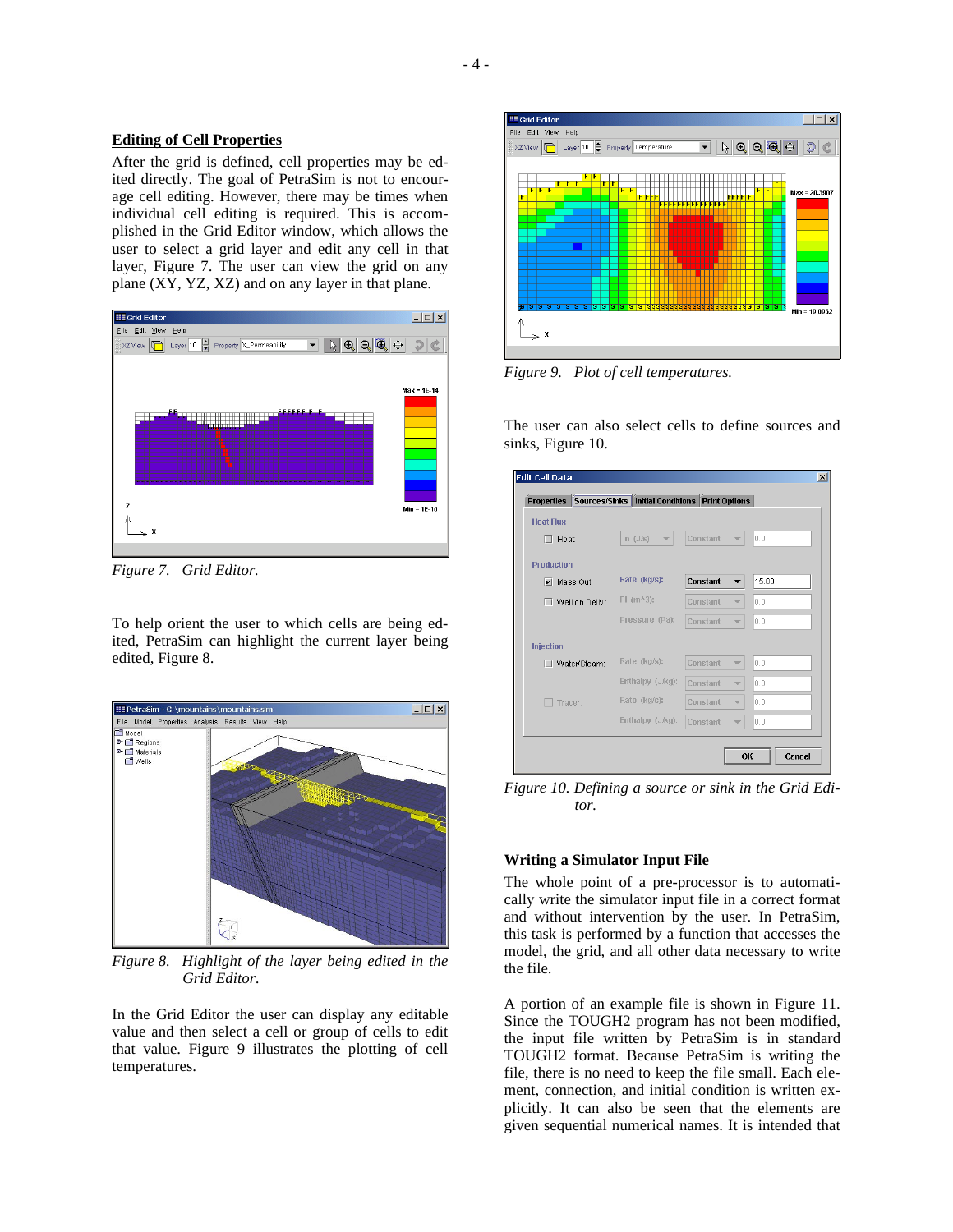the user never need to know or examine these names. Any type of data, such as the definition of a source or sink, knows the associated cell and correctly writes the cell name when the simulator input file is written.

The resulting input file is correctly formatted and ready for input to TOUGH2.



*Figure 11. Portion of TOUGH2 input file created by PetraSim.* 

#### **Integrated Solution**

Thunderhead Engineering has received a license from the US Department of Energy that allows the integrated distribution of TOUGH2 executables. Therefore, to run the analysis, all the user needs to do is select Analysis/Run TOUGH2 and the analysis will proceed, using the integrated executable.

If the users own their own license for the TOUGH2 source code (can be obtained separately from the US DOE), PetraSim can be used to write the input file. Then the user can edit the input file to accommodate any specific input changes needed to run their version of TOUGH2.

#### **Visualization**

After the solution is completed, either 3D or time history plots of the results may be made. Figure 12 shows an example of an iso-surface plot of temperature. PetraSim uses a common results display component for all simulators, with different translators to read the data from the simulator-specific results files. For TOUGH2, the standard printed output file is parsed to extract the cell data.

As shown in Figure 12, once the data is read, the user can select any available variable and time for plotting. The user can rotate, pan, and zoom the image interactively. Image details, such as the number of iso-surfaces and the data range can be controlled. Also, cutting planes can be defined on which the results are contoured. Finally, the user can export the data in a simple  $X$ ,  $Y$ ,  $Z$  value format for import into other presentation quality graphics programs, such as TECPLOT. In PetraSim, results are readily accessible to rapidly evaluate the analysis.



*Figure 12. Iso-surface plot of temperatures.* 

In a similar manner, time history plots of results may be made, Figure 13.



*Figure 13. Time history plot (from TOUGH2 FOFT file).* 

Similar to the 3D plots, a common time history display component is used, with different translators to read the different simulator results files. For TOUGH2, the FOFT file is read.

As illustrated in Figure 13, the user can select any saved data and make a time history plot. If a cell was given a user-defined name, this name will be available for selecting the plot data. Once any plot is made, the data can be exported in a format that can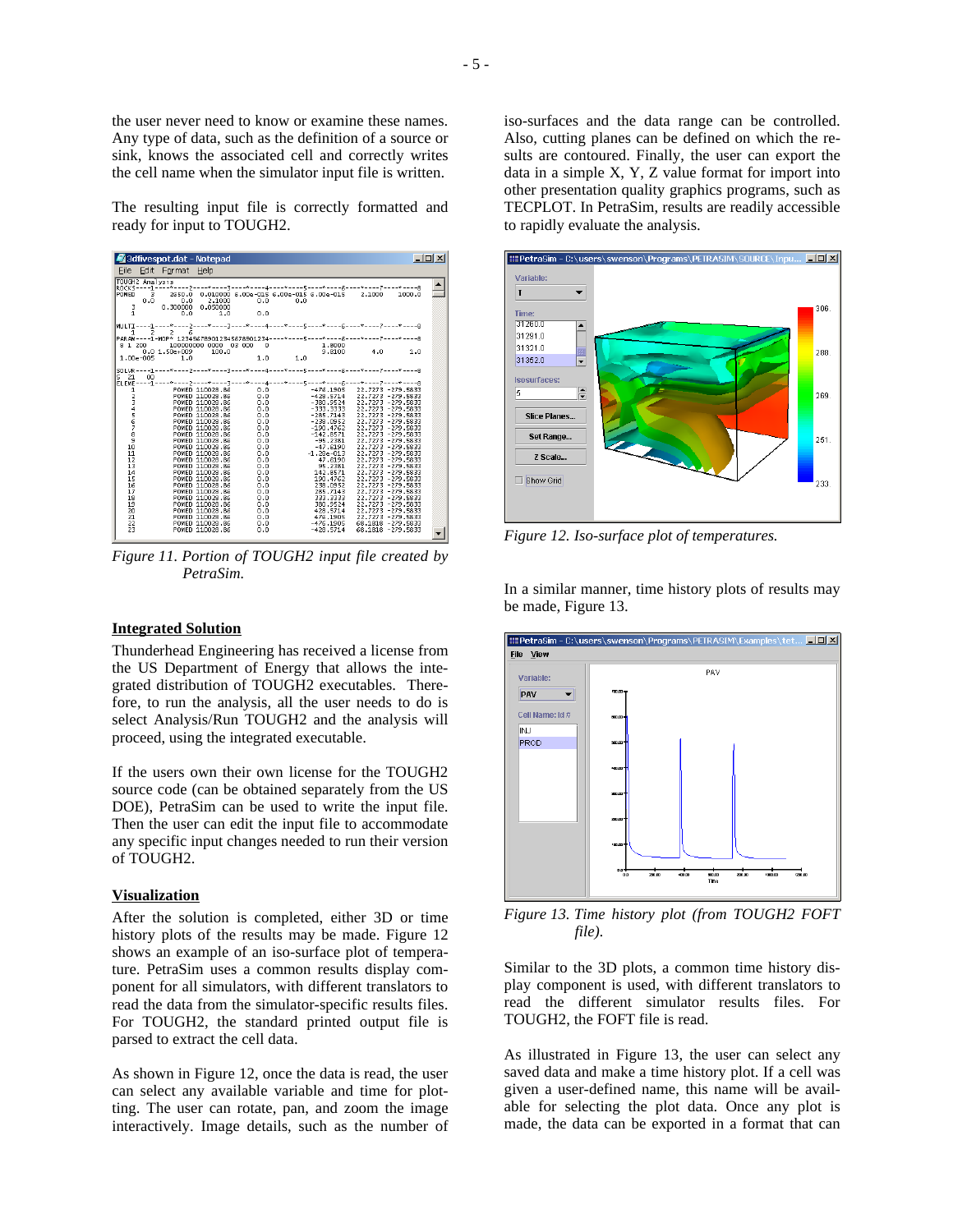be read in a spreadsheet or other presentation quality graphics program.

#### **EXAMPLE**

To demonstrate PetraSim features, we give instructions to solve a variation on Problem 4 – Five-spot Geothermal Production/Injection (EOS1) described in the TOUGH2 User's Manual (Pruess et al., 1999). This problem models a five-spot pattern of injection and production from a geothermal reservoir.

The geometry of the problem is shown in Figure 14. Water is injected in the center well and produced at the four corner wells. We use a half-symmetry model.



*Figure 14. Five-spot well pattern with grid modeling 1/2 symmetry domain.* 

#### **Model Creation**

Start PetraSim by selecting *Start/Programs/PetraSim*. To define the boundary of the model, select *Model/Define Boundary…* and create the model boundary with the values X min = -500, X max = 500.0, Y min = 0.0, Y max = 500.0, Z min = -305.0, and  $Z$  max = 0.0. We create the grid on the model by selecting *Model/Create Grid…* and specifying 21 X divisions, 11 Y divisions, and 6 Z divisions. The resulting mesh is displayed in Figure 15.

### **Solution Controls**

We next specify the information that will control the solution by selecting *Properties/Solution Controls…* . The Times tab allows us to specify parameters associated with the start and ending of the analysis and the time steps used for the calculation. In this case, we will start at 0 sec, end at 1. 5E9 sec (approximately 50 years), and specify an initial time step size of 100 sec. We allow a maximum of 200 time steps and select the Automatic Time Step adjustment option.



*Figure 15. Five spot model after creating the grid.* 

We will change the solver to the stabilized biconjugate gradient solver by selecting the Solver tab, then selecting that solver, Figure 16.

| Solution Parameters |                                      |                                                          |                            |    | $\times$ |
|---------------------|--------------------------------------|----------------------------------------------------------|----------------------------|----|----------|
|                     |                                      | Times Solver Weighting Convergence Options               |                            |    |          |
|                     | Sparse Direct Solver - MA28          |                                                          |                            |    |          |
|                     | Pivot Failure Options - MOP(14):     |                                                          |                            |    |          |
|                     |                                      | <sup>1</sup> New Matrix Decomposition if Pivot Failure   |                            |    |          |
|                     | ○ Ignore Pivot Failure               |                                                          |                            |    |          |
|                     | Scaling Options - MOP(17):           |                                                          |                            |    |          |
|                     | <b>O</b> No Scaling                  |                                                          |                            |    |          |
| $\circ$ Scaling     |                                      |                                                          |                            |    |          |
|                     | Pivoting Parameter - U:              | .100000                                                  |                            |    |          |
|                     | Bi-Conjugate Gradient - DSLUBC       |                                                          |                            |    |          |
|                     |                                      | Preconditioned Bi-Conjugate Gradient - DSLUCS            |                            |    |          |
|                     |                                      | Generalized Minimum Residual Conjugate Gradient - DSLUGM |                            |    |          |
|                     |                                      | Stabilized Bi-Conjugate Gradient - DLUSTB                |                            |    |          |
|                     | <b>Banded Direct Solver - LUBAND</b> |                                                          |                            |    |          |
|                     |                                      |                                                          |                            |    |          |
|                     | <b>Z-Preconditioning - ZPROCS:</b>   |                                                          | <b>Small Constant - Z1</b> |    |          |
|                     | <b>O-Preconditioning - OPROCS:</b>   | None - OO                                                |                            |    |          |
|                     |                                      |                                                          |                            |    |          |
|                     |                                      |                                                          |                            | OK | Cancel   |
|                     |                                      |                                                          |                            |    |          |

*Figure 16. Selecting the solver.* 

### **Material Properties**

To define the material properties, select *Properties/Materials…* . Change the material name to POMED, the rock density to 2650 kg/m3, the porosity to 0.01, the permeabilities to 6.0E-15  $m^2$ , the conductivity to 2. 1 W/m-C, and the specific heat to 1000 J/kg-C. We need to specify both the relative permeability data and the capillary pressure data. To do this, select *Advanced* and then the appropriate tabbed pane. Use Corey's Curves for the relative permeability, with constants of 0.30 and 0.05 and use a Linear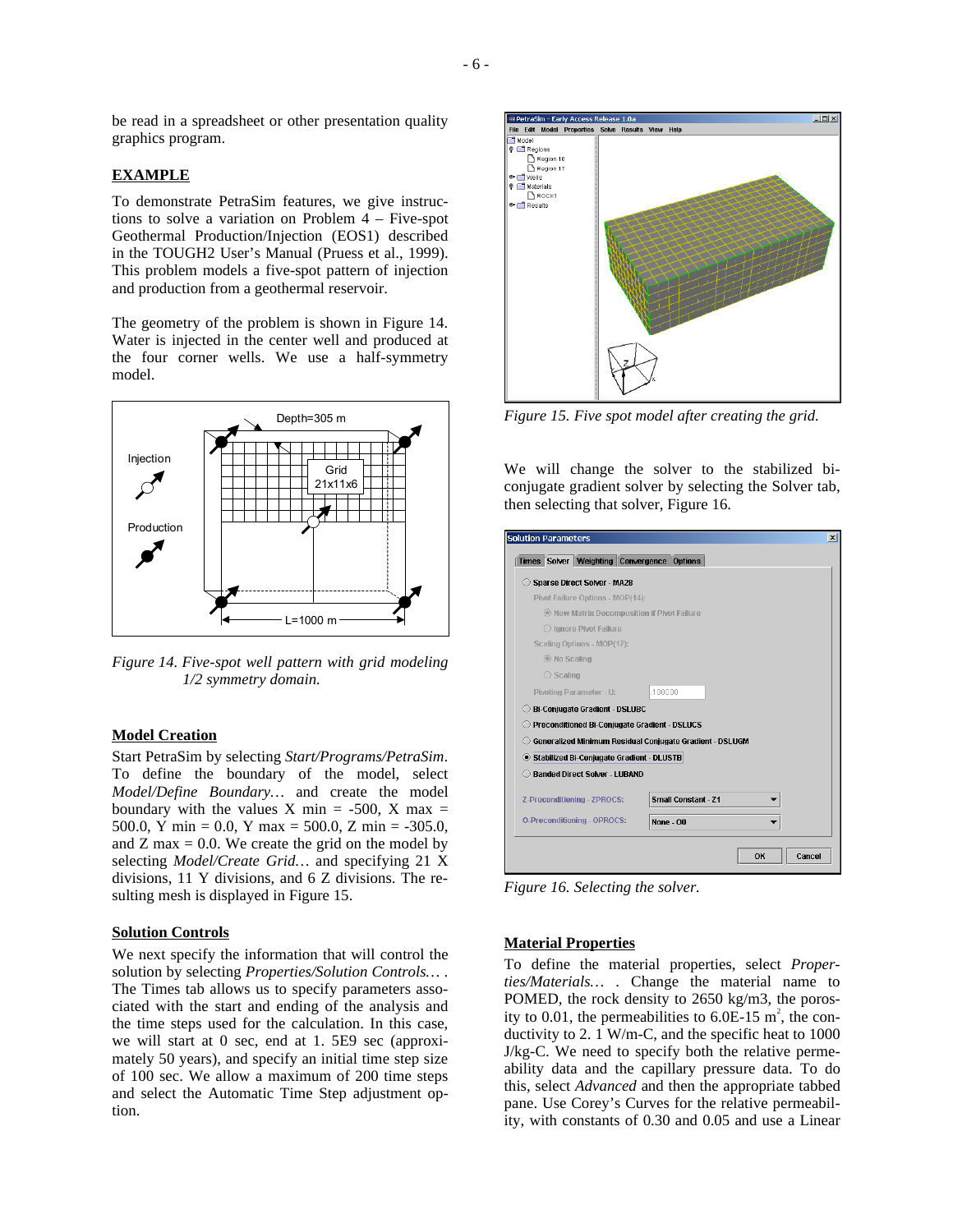Function for the capillary pressure with constants of 0.0, 1.0, and 0.0.

#### **Initial Conditions**

To specify the default initial conditions, select *Properties/Initial Conditions…*. Select the Two-Phase (T,  $S<sub>s</sub>$ ) option and then specify the temperature to be 300 °C and the gas saturation to be 0.01.

#### **Sources and Sinks**

Sources and sinks are defined by selecting cells individually in the Grid Editor. Select *Model/Edit Grid* to display the Grid Editor. There are a total of 6 layers in the Z direction. We will inject in layer 5 (the second from the top). To define the injection, first click on the layer spin-box on the tool bar to layer 5. Then, right click on the center lower cell and select the *Source/Sink…* menu option. Select the *Injection: Water/Steam* option with a flow rate of 15.0 kg/s and an enthalpy of 5.0E5 J/kg. We will produce from layer 3, so click on the layer spin-box arrow until layer 3 is selected. Next, right click on the top right cell and select the *Source/Sink…* menu option. Select *Production Mass Out*, then specify the mass flow rate at 7.5 kg/s, Figure 14. Repeat this for the top left cell. At this point, we have defined one injection cell and two production cells.

#### **Save PetraSim Model File**

We have now completed the input necessary for the solution and can save the PetraSim model by selecting *File/Save…* and giving the file name as 3d five spot. sim (the . sim extension will be added automatically if you do not give it).

We will also save a TOUGH2 input file by selecting *File/Write TOUGH2 File…* and giving the name 3d\_five\_spot. dat (the . dat extension will be automatically added if not specified).

#### **Perform TOUGH2 Analysis**

Select Analysis/Run TOUGH2… from the menu. This will start the analysis and indicate when the solution is finished.

#### **View Results of the Analysis**

Results can be displayed using 3D iso-surfaces, as contours on 3D planes, or as time history plots at the cells selected by the user for time history output. Data for the 3D views are obtained from the output file (in this case 3d\_five\_spot. out). Data for time history plotting is obtained from the FOFT file.

To view the results in 3D, select *Results/3D Contours…* . This will display a window in which the user can select the display variable, the time, and options on the number of isosurfaces, the grid, the plot range, and slicing planes. Figure 17 shows a plot of temperature at 1.5E9 sec. This view shows the grid and uses two slice planes on which matching contours are drawn.



*Figure 17. Display of calculated temperatures at t=1. 5E9 sec.* 

To view time history plots of cell data, select *Results/Cell Results…*, Figure 18. In this window the user can select the plot parameter and the cell for which results are to be plotted. This plotted data can be written in column format to a file by selecting *File/Export Data…* in the time history menu. This data can then be imported into another program for additional plotting or comparison with data.



*Figure 18. Cell results.* 

#### **OBTAINING PETRASIM**

A 30 day trial version of PetraSim can be downloaded at www.petrasim.com. Licenses are available for education (free, but limited capability), research, and commercial use.